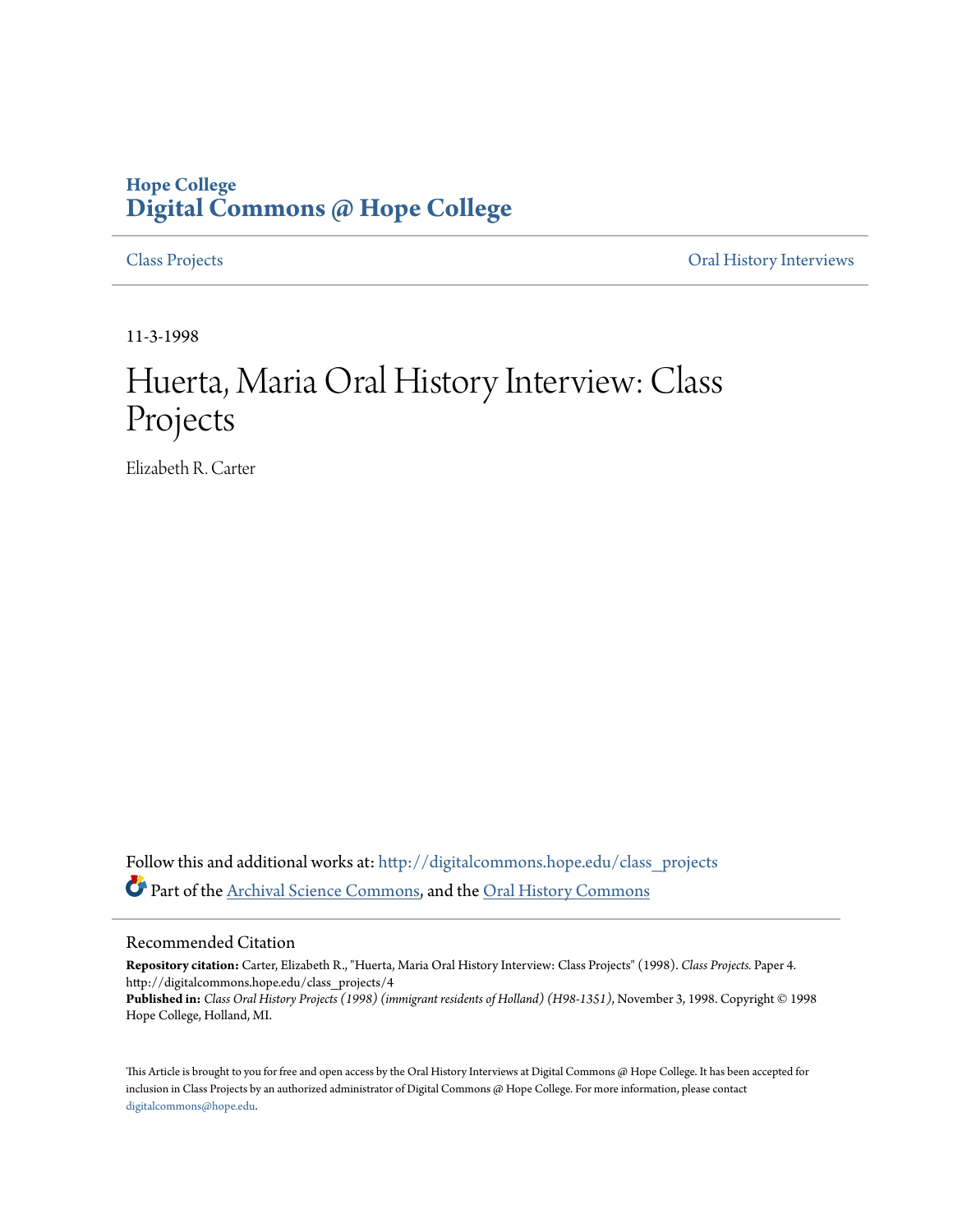Oral History Interview November 3,1998 Interviewer: Elizabeth R. Carter Imerviewee: Maria Huerta

- ERC: What is your name?
- MH: My name is Maria Huerta
- ERC: Where were you born?
- MH: I was born in Mexico
- ERC: And how long did you live there?
- MH: Oh, I was there umil my twemyith birthday, so twenty years
- ERC: Tell me a little bit about your family
- MH: Okay, my family is consisting of two parents, eight sisters and two brothers. Both of my parents were born and raised in the country where they met each other and got married. Life out in the country is differem from life in the city, to live oul in the country get a little tough at times. In some areas there is no roads, running water or electricity and things get tough when there is an emergency of any kind.
- ERC: What was life like in your hometown?
- MH: It was a very warm, loving environment. There's not too much pressure and people learn how to cope with whatever life brings along. Everyone will help each other· kind of take care of each other in every way they can- but the opportunities are limited compared to those in a bigger city.
- ERC: Where did you go to school and what was that like?
- MH: Since my parents lived on a remote area where schools were near impossible, many children did not get the opportunity to go to school at their appropriate ages. For myself, by the time school was available in the area where I lived, I was already in my early teens, and I was only able to get through elementary education. It was a different type of schooling compared with what is available now, but because the learning opportunity was available later in my life, I enjoyed it at its maximum when it came.
- ERC: What did you do for your job before you came to the United States? Did you have any kind of employment?
- MH: I left my home at a very young age and went in search for better opportunities in life. By the time I was 20 years old, I had gone through many jobs, which at my early searches many of them became inhuman, especially if you are young and do not have experience dealing with people who just take advantage of the situation.
- ERC: And did you enjoy working in the city?
- MH: After I learn how to deal with people, yes J did enjoy the city life.
- ERC: Once you got older. how did you usually spend you free time?
- MH: As I got older and became more confident of myself and was able to manage to get around easyily. Since I work 12 to 13 hours daily Monday to Saturday my free time was very limilted. It was only 1/2 days on Sundays and I used those hours to go to church and do my laundry and personal chores.
- ERC: Was your family active in church in Mexico?